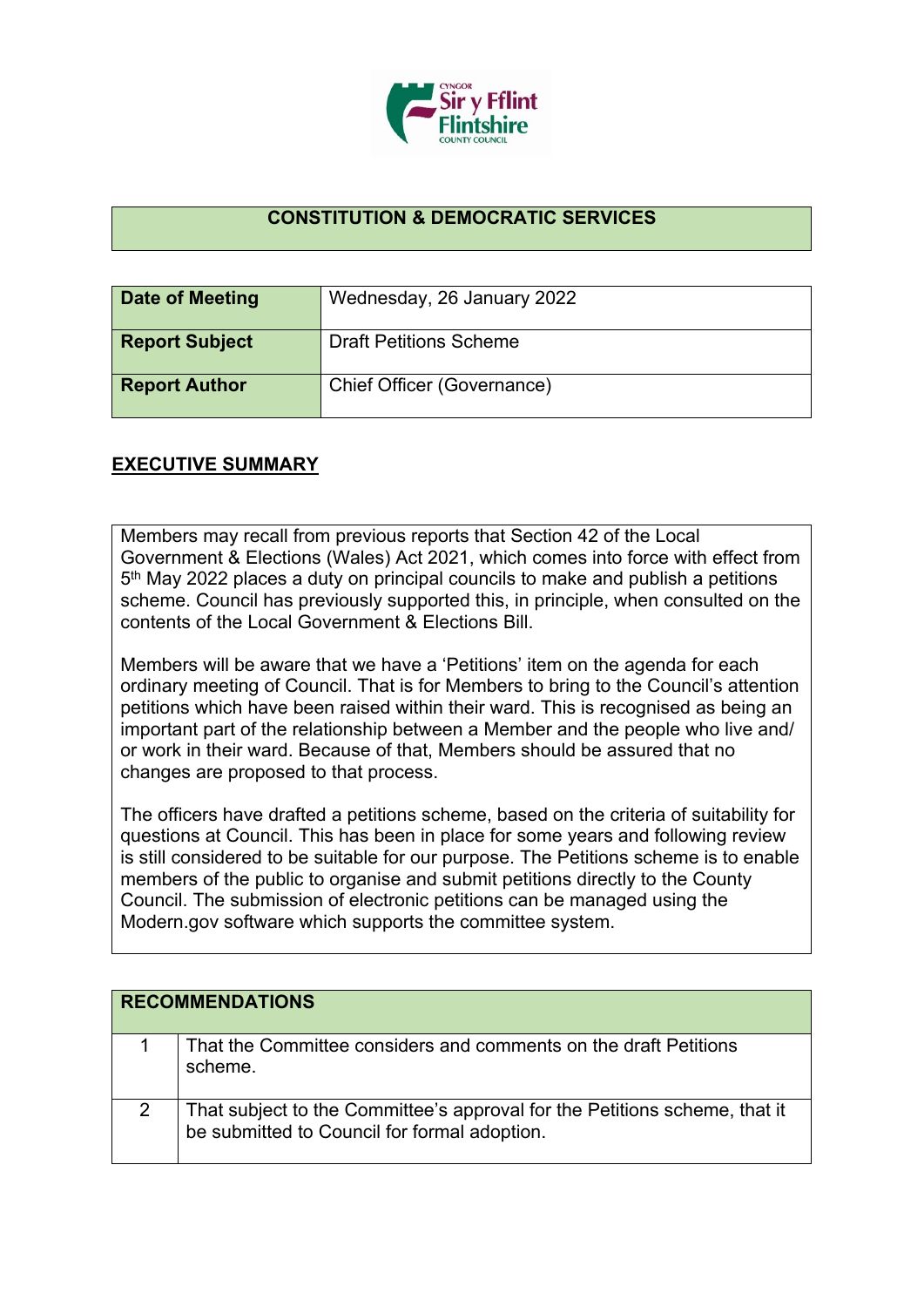## **REPORT DETAILS**

| 1.00 | <b>EXPLAINING THE NEED FOR A PETITIONS SCHEME</b>                                                                                                                                                                                                                                                                                  |
|------|------------------------------------------------------------------------------------------------------------------------------------------------------------------------------------------------------------------------------------------------------------------------------------------------------------------------------------|
| 1.01 | Section 42 of the Local Government & Elections (Wales) Act 2021, which<br>comes into force with effect from 5 <sup>th</sup> May 2022 places a duty on principal<br>councils to make and publish a petitions scheme.                                                                                                                |
| 1.02 | This is in addition, rather than as a replacement of the current facility for<br>Members to submit petitions at Council meetings. Those arrangements will<br>continue, and still be subject to an annual report. As in previous years,<br>such reports would be made to the last scheduled council meeting of a<br>municipal year. |
| 1.03 | The officers have prepared a draft Petitions scheme, which is attached as<br>appendix 1. The parameters for acceptability are based on those which we<br>have had for some years for public questions to Council.                                                                                                                  |
| 1.04 | The Committee is invited to consider and comment on the draft Petitions<br>scheme. Subject to the Committee's approval of the scheme, it will be<br>submitted to Council for formal adoption.                                                                                                                                      |
| 1.05 | Once adopted by Council, the Petitions scheme will be published on the<br>Council's website.                                                                                                                                                                                                                                       |
| 1.06 | The submission of electronic petitions can be managed using the<br>Modern.gov software which supports the committee system.                                                                                                                                                                                                        |

| 2.00 | <b>RESOURCE IMPLICATIONS</b>                                                                             |
|------|----------------------------------------------------------------------------------------------------------|
| 2.01 | It is anticipated that the introduction of this statutory scheme will have few<br>resource implications. |

| 3.00 | <b>CONSULTATIONS REQUIRED / CARRIED OUT</b>               |
|------|-----------------------------------------------------------|
| 3.01 | This report is being published for consultation purposes. |

| 4.00 | <b>RISK MANAGEMENT</b>                                         |
|------|----------------------------------------------------------------|
| 4.01 | The adoption of a Petitions scheme is a statutory requirement. |

| 5.00 | <b>APPENDICES</b>              |
|------|--------------------------------|
| 5.01 | App 1 - Draft Petitions Scheme |